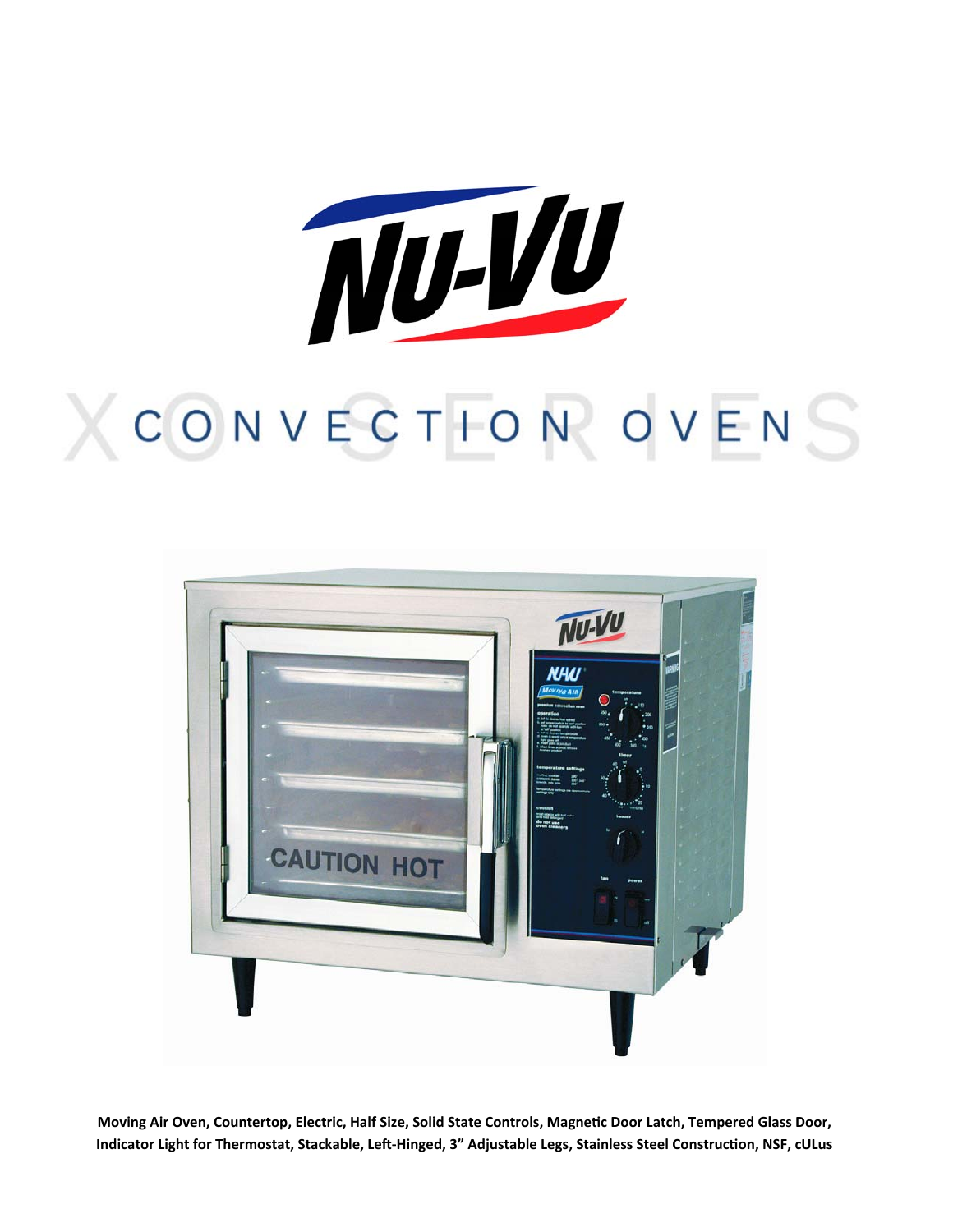

|                 | .<br>. |
|-----------------|--------|
| <b>NOTES</b>    |        |
| <b>ITEM NO.</b> |        |
|                 |        |
| <b>PROJECT</b>  |        |

**MODEL NUMBER: XO‐1, XO‐1M**



# **FEATURES**

- $\Box$  Temperatures reaching 550°F (288°C)
- □ Electromechanical Controls
- □ Indicator Light for Thermostat
- Door Switch Cutoff for Fan Blower
- Adjustable Buzzer

#### **CONSTRUCTION**

- □ 4" (102mm) Adjustable Legs
- □ Stainless Steel Construction
- □ Left-Hinged Door

### **OPTIONS & ACCESSORIES**

- Wire Shelf [98‐1227‐A]
- Internal Steam
- □ Stacking Kit
- Equipment Stand w/Casters & Panslides [98‐9890‐PS]
- Equipment Stand w/Casters [98‐9890‐NP]
- Equipment Stand w/Panslides [98‐9970‐PS]
- Equipment Stand [98‐9970‐NP]
- □ Water Filter [112-9166]

## **CLEARANCES**

□ 4" [All Sides of Unit]

#### **WARRANTY**

□ One Year Labor & Two Year Parts



SPECIFICATIONS SUBJECT TO CHANGE WITHOUT NOTICE **Follow US KCL & REVIT DRAWINGS UPON REQUEST** 

**NU-VU** 



**REVISION B | 7/13/2021 906.863.4401 | 800.338.9886 | www.nu‐vu.com** 

 $|C|$